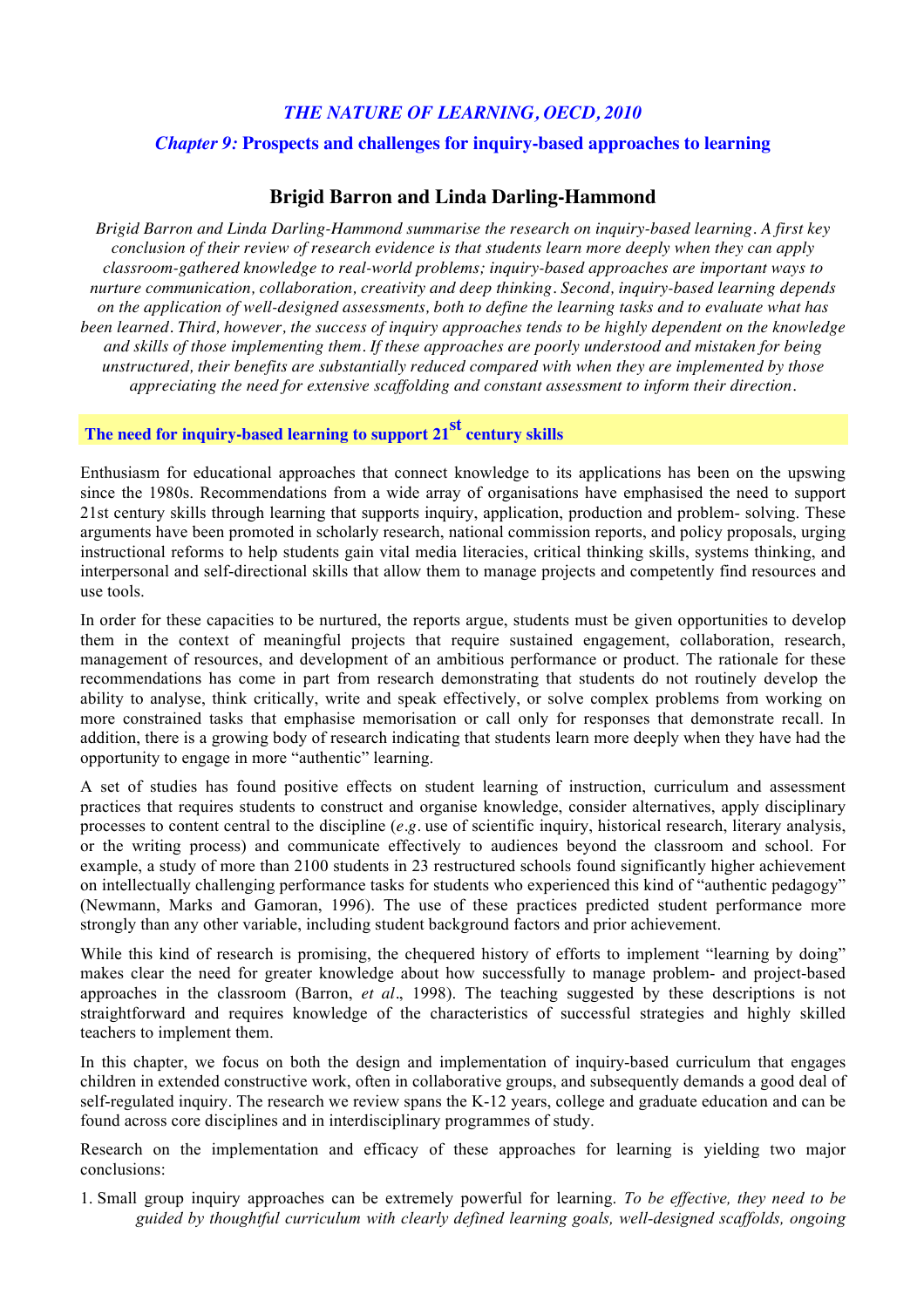*assessment and rich informational resources. O*pportunities for professional development that include a focus on assessing student work increase the likelihood that teachers will develop expertise in implementing these approaches.

2. Assessment design is a critical issue for revealing the benefits of inquiry approaches for group efforts and individual learning as well as for promoting the success of learning. Specifically, if one only looks at traditional learning outcomes, inquiry-based and traditional methods of instruction appear to yield similar results. *Benefits for inquiry learning are found when the assessments require application of knowledge and measure quality of reasoning.* Consequently, we also take up a discussion of "performance assessment" and its role in both supporting and evaluating meaningful learning.

### **An historical perspective on inquiry-based learning**

The family of approaches that can be described as "inquiry-based" includes project-based learning, designbased learning and problem-based learning. Projects, proposed as a means for making schooling more useful and readily applied to the world, first became popular in the early part of the twentieth century in the United States. The term "project" represented a broad class of learning experiences. For example, in early works one sees activities as diverse as making a dress, watching a spider spin a web, or writing a letter. The key idea behind such projects was that learning was strengthened when "whole heartedness of purpose was present" (Kilpatrick, 1918).

Enthusiasm for such approaches for school-aged children has waxed and waned, as project-based learning has been rejected as too unstructured during several eras of "back to the basics" backlash. Critics of the progressive movement argued that discovery learning approaches led to "doing for the sake of doing" rather than doing for the sake of learning. There is a growing consensus that authentic problems and projects afford unique opportunities for learning but that authenticity in and of itself does not guarantee learning.

It is critical how these complex approaches are implemented. For example, initiatives using inquiry-based approaches (typically called "discovery learning" or project learning) were found in a number of studies to produce comparable achievement on basic skills tests while contributing more to students' problem-solving abilities, curiosity, creativity, independence and positive feelings about school. This kind of meaning-oriented teaching – once thought to be appropriate only for selected high-achieving students – proved to be more effective than rote teaching for students across a wide spectrum of initial achievement levels, family income, and cultural and linguistic backgrounds.

However, initiatives focused on inquiry were found more often to promote significant increases in learning gains among students taught by the early adopters – teachers who were extensively involved in design and piloting of the curriculum and who were given strong professional development. These effects were not always sustained as curriculum reforms were "scaled up" and used by teachers who did not have the same degree of understanding or skill in implementation.

At the present time, there is still controversy over whether open-ended approaches are effective and efficient for developing students' basic knowledge of a domain. And implementation issues continue to be a concern of both practitioners and researchers. Classroom research indicates that well-designed, carefully thought-out materials and connected classroom practices are needed to capitalise on inquiry-based approaches. Without careful planning, students may miss opportunities to connect their project work with key concepts underlying a discipline.

In recent years, the research base on inquiry approaches has grown. There is a growing consensus on the importance of a number of design principles that characterise successful inquiry-based learning environments and that can be used by teachers as they embark on developing them.

#### **Inquiry-based learning**

We summarise below the relevant research base on the different approaches to inquiry-based learning.

#### *Project-based learning*

Project-based learning (PBL) involves the completion of complex tasks that typically result in a realistic product, event, or presentation to an audience. Thomas (2000) defines productive project-based learning as 1) central to the curriculum, 2) organised around driving questions that lead students to encounters central concepts or principles of a discipline, 3) focused on a constructive investigation that involves inquiry and knowledge building, 4) student-driven, in that students are responsible for making choices and for designing and managing their work, and 5) authentic, by posing problems that occur in the real world and that people care

Extracts prepared by Barbara Reynolds for the Creatingapath Instructional Rounds Network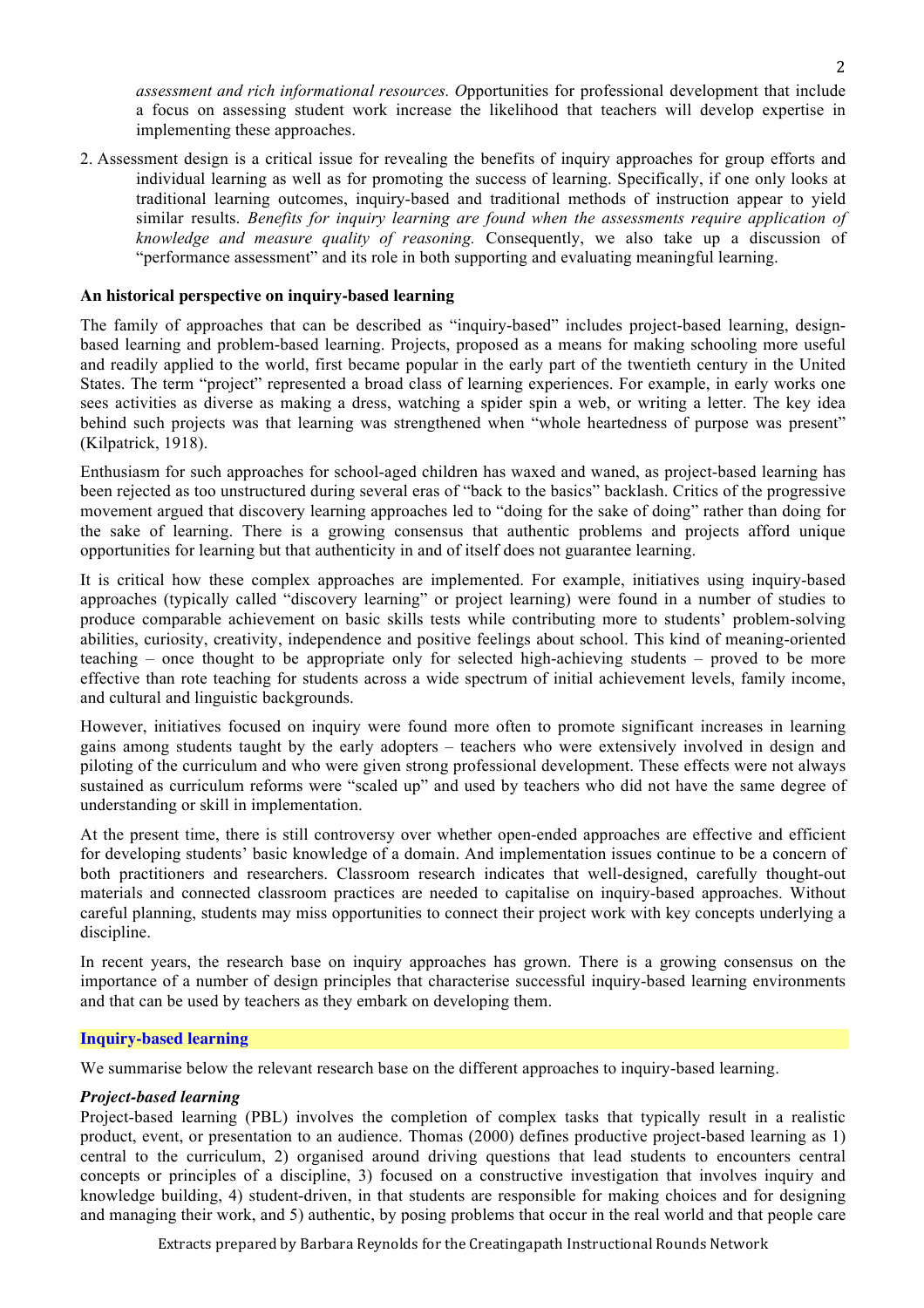about.

Generally, research on the benefits of project-based learning concludes that students who engage in this approach experience gains in factual learning that are equivalent or superior to those who engage in traditional forms of instruction (Thomas, 2000). The goals of PBL are broader, however. The approach aims to enable students to transfer their learning more powerfully to new kinds of situations and problems and to use knowledge more proficiently in performance situations.

There is a number of studies demonstrating these kinds of outcomes in both short- and long-term learning situations. As noted, however, the goals of PBL are broader than simply the development of content knowledge. This approach aims to take learning one step further by enabling students to *transfer* their learning to new kinds of situations and problems and to use knowledge more proficiently in performance situations. Some examples help to illustrate this point.

Shepherd (1998) studied the results of a unit in which a group of fourth and fifth graders completed a nineweek project to define and find solutions related to housing shortages in several countries. In comparison to the control group, the students engaged in project-based learning demonstrated a significant increase in scores on a critical-thinking test, as well as increased confidence in their learning.

A more ambitious, longitudinal comparative study by Boaler (1997, 1998) followed students over three years in two British schools that were comparable with respect to students' prior achievement and socio-economic status, but that used either a traditional curriculum or a project-based curriculum. The traditional school featured teacher-directed whole class instruction organised around texts, workbooks and frequent tests in tracked classrooms. Unstruction in the other school used open-ended projects in heterogeneous classrooms.

Using a pre- and post-test design, the study found that although students had comparable learning gains when tested on basic mathematics procedures, those who had participated in the project-based curriculum did better on conceptual problems presented in the national examination. Significantly more students in the project-based school passed the exam in year three of the study than those in the traditional school. Boaler noted that, although students in the traditional school "thought that mathematical success rested on being able to remember and use rules," the PBL students had developed a more flexible, useful kind of mathematical knowledge that engaged them in "exploration and thought".

Many other studies have recorded student and teacher reports of positive changes in motivation, attitudes toward learning and skills as a result of participating in PBL, including work habits, critical thinking skills and problem-solving abilities. Some have found that some students who do less well in traditional instructional settings excel when they have the opportunity to work in a PBL context which better matches their learning style or preference for collaboration and activity type. One interesting study observed four PBL classrooms in the fall and spring of a school year, finding much larger increases in five critical thinking behaviours (synthesising, forecasting, producing, evaluating and reflecting) and five social participation behaviours (working together, initiating, managing, inter-group awareness and inter-group initiating) for initially lowachieving students over the course of the year than for initially high-achieving students.

#### *Problem-based learning*

Problem-based learning approaches represent a close cousin of project- based learning, and are often configured as a specific type of project that aims to teach problem definition and solution strategies. In problem-based learning, students work in small groups to investigate meaningful problems, identify what they need to learn in order to solve a problem, and generate strategies for solution. The problems are realistic and illstructured, meaning that they are not perfectly formulated textbook problems but rather are like those in the real world with multiple solutions and methods for reaching them.

In addition, research that has sought to establish the characteristics of "good" problems suggests that they should resonate with students' experiences, promote argumentation, provide opportunities for feedback, and allow repeated exposure to concepts. In all problem-based approaches, students take an active role in knowledge construction. The teacher plays an active role in making thinking visible, guides group process and participation, and asks questions to solicit reflections. The goal is to model good reasoning strategies and support the students to take on these roles themselves. At the same time teachers also provide instruction in more traditional ways such as providing explanations which are crafted and timed to support inquiry.

Studies of the effectiveness of problem-based learning suggest that, like other project-based approaches, it is comparable, though not always superior, to more traditional instruction in facilitating factual learning, but it is better in supporting flexible problem-solving, application of knowledge and hypothesis generation. Additional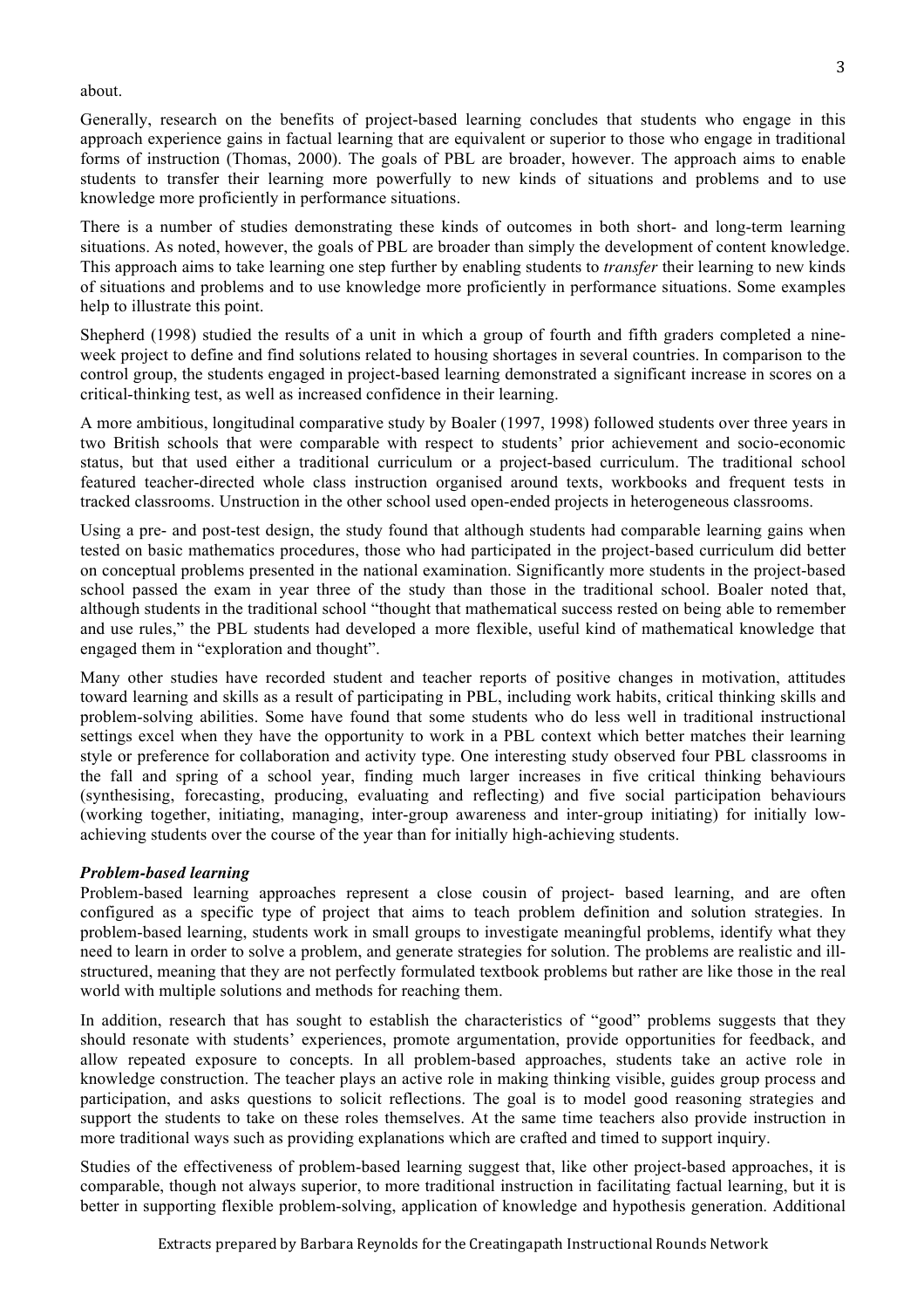quasi-experimental studies have demonstrated more accurate hypothesis generation and more coherent explanations for students who participated in problem-based experiences, greater ability to support claims with well- reasoned arguments, and larger gains in conceptual understanding in science.

## *Learning through design*

A third genre of instructional approaches has grown out of the idea that children learn deeply when they are asked to design and create an artefact that requires the understanding and application of knowledge. It is believed that design-based projects have several features that make them ideal for the development of technical and subject matter knowledge. For example, design activity supports revisions and iterative activity as projects require cycles of *defining* $\rightarrow$ *creating* $\rightarrow$ *assessing* $\rightarrow$ *redesigning*. The complexity of the work often dictates the need for collaboration and distributed expertise. Finally, a variety of valued cognitive tasks are employed such as setting constraints, generating ideas, prototyping, and planning through "storyboarding" or other representational practices. These are all critical skills for the  $21<sup>st</sup>$  century.

Despite the wide range of applications of learning through design, much of the research-based curriculum development and assessment has taken place in the domain of science. For example, a group from university of Michigan has been developing an approach called *Design-based Science*, and a group from Terc (2000) developed a *Science by Design* series including units focused on constructing gloves, boats, greenhouses and catapults. A separate group from the Georgia Institute of Technology developed an approach they called *Learning by Design*.

Within the relatively small body of research that uses control group designs, the research on learning reported by Kolodner and colleagues (2003) shows large consistent differences between the *Learning by Design* classes and their comparisons. Their measures assess groups' abilities to complete performance tasks before and after instruction. Each task has three parts: first, students design an experiment that would provide a fair test; second, they run an experiment and collect data (the design is specified by the researchers); third, they analyse the data and use it to make recommendations. The researchers also score group interaction from videotaped records on seven dimensions: negotiation during collaboration; distribution of the work; attempted use of prior knowledge; adequacy of prior knowledge; science talk; science practice; and self-monitoring. They report that the Learning by Design students consistently outperform non-LBD students on collaborative interaction and aspects of metacognition (*e.g.* self monitoring).

#### **The importance of assessment in inquiry-based approaches**

As the discussion above suggests, collaborative and inquiry-approaches to learning require that we consider classroom activities, curriculum, and assessment as a system in which each interdependent aspect is important for providing an environment that will promote robust learning. Indeed, our ability to assess – both formatively and summatively – has enormous implications for what we teach, and how effectively. At least three elements of assessment are especially important for meaningful learning of the kind we have been describing:

- The design of **intellectually ambitious performance assessments** that define the tasks students will undertake in ways that allow them to learn and apply the desired concepts and skills in authentic and disciplined ways.
- The creation of guidance for students' efforts in the form of **evaluation tools** such as assignment guidelines and rubrics that define what constitutes good work (and effective collaboration).
- The frequent use of **formative assessments** to guide feedback to students and teachers' instructional decisions throughout the process. The nature of assessments defines the cognitive demands of the work students are asked to undertake. Research suggests that thoughtfully structured performance assessments can support improvements in the quality of teaching, and that inquiry-based learning demands such assessments both to define the task and to properly evaluate what has been learned. Some studies have also found that teachers who are involved in scoring performance assessments with other colleagues and discussing their students' work find the experience has helped them change their practice to become more problem-oriented and more diagnostic.

There are many ways in which authentic assessments contribute to learning. For example, exhibitions, projects and portfolios provide occasions for review and revision toward a polished performance. These opportunities help students examine how they learn and how they can perform better. Students are often expected to present their work to an audience – visitors, parents, other students – to ensure that their apparent mastery is genuine.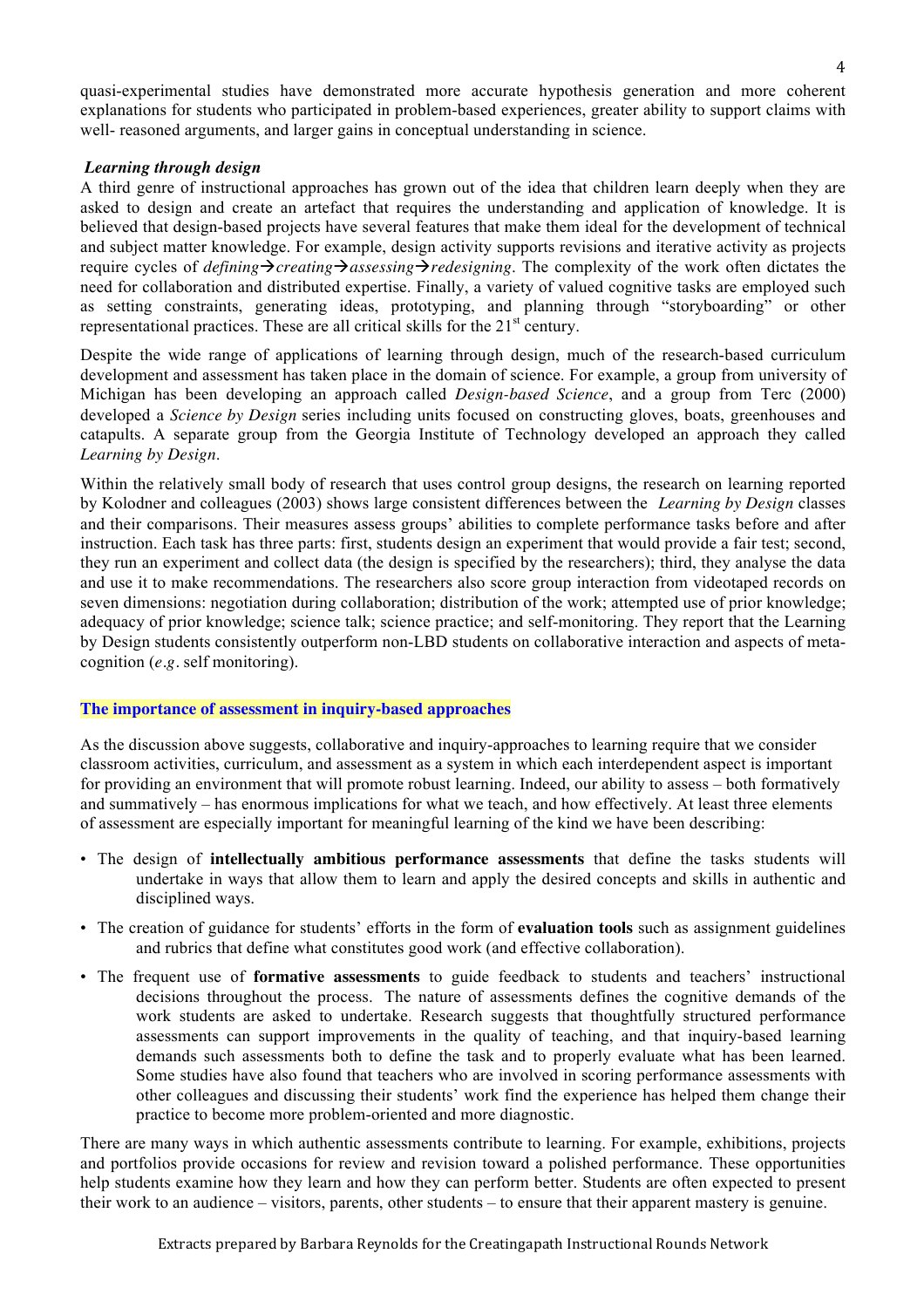Presentations of work also signal to students that their work is important enough to be a source of public learning and celebration, and provide opportunities for others in the learning community to see, appreciate and learn from student work. Performances create living representations of school goals and standards so that they remain vital and energising, and develop important life skills. As Ann Brown (1994) observed:

*audiences demand coherence, push for high levels of understanding, require satisfactory explanations, request clarification of obscure points... There are deadlines, discipline, and most important, reflection on performance. We have cycles of planning, preparing, practicing, and teaching others. Deadlines and performance demand the setting of priorities – what is important to know?* 

Planning, setting priorities, organising individual and group efforts, exerting discipline, thinking through how to communicate effectively with an audience, understanding ideas well enough to answer the questions of others – all of these are tasks people engage in outside of school in their life and work. Good performance tasks are complex intellectual, physical and social challenges. They stretch students' thinking and planning abilities while also allowing student aptitudes and interests to serve as a springboard for developing competence.

In addition to designing tasks that are intellectually powerful, teachers need to provide guidance to students about the quality of work and interactions they are aiming for. The benefits of clear criteria given in advance have been documented by many studies. For example, Cohen and her colleagues tested the idea that clear evaluation criteria could improve student learning by improving the nature of the conversation. They found that the introduction of evaluation criteria led groups to spend more time discussing content, discussing the assignment and evaluating their products than groups who were not given criteria. They also found that individual learning scores were significantly correlated with the amount of evaluative and task-focused talk.

The criteria used to assess performances should be multidimensional, representing the various aspects of a task rather than a single grade, and openly expressed to students and others in the learning community, rather than kept secret in the tradition of content-based examinations. For example, a research report might be evaluated for its use of:

- $\checkmark$  evidence
- $\checkmark$  accuracy of information,
- $\checkmark$  evaluation of competing viewpoints,
- $\checkmark$  development of a clear argument.
- $\checkmark$  and attention to conventions of writing.

When work is repeatedly assessed, the criteria guide teaching and learning and students become producers and self-evaluators while teachers become coaches. A major goal is to help students develop the capacity to assess their own work against standards, to revise, modify, and redirect their energies, taking initiative to promote their own progress. This is an aspect of self- directed work and self-motivated improvement required of competent people in many settings, including a growing number of workplaces.

Finally, formative assessment is a critical element in learning generally, and is especially important in the context of long-term collaborative work. Formative assessment is designed to provide feedback to students that they can then use to revise their understanding and their work. It is also used to inform teaching so it can be adapted to meet students' needs.

A theme in the literature on formative assessment is that feedback seems to be more productive to the extent that it is focused on student process rather than product, and keyed on the quality of the work (task-involving) rather than quality of the worker (ego-involving), for example providing comments rather than grades for students to consider. Shepard (2000) suggests that the focus on process and task allows students to see cognitive prowess not as a fixed individual trait, but as a dynamic state that is primarily a function of the level of effort in the task at hand. This can support their motivation as they sustain confidence in their own ability to learn.

There is a set of related practices of importance in the activities we have described, including the integration of assessment and instruction, the systematic use of iterative cycles of reflection and action, and ongoing opportunity for students to improve their work – which is grounded in a conception of learning as developmental and the belief that all students will learn from experience and feedback, rather than being constrained by innate ability.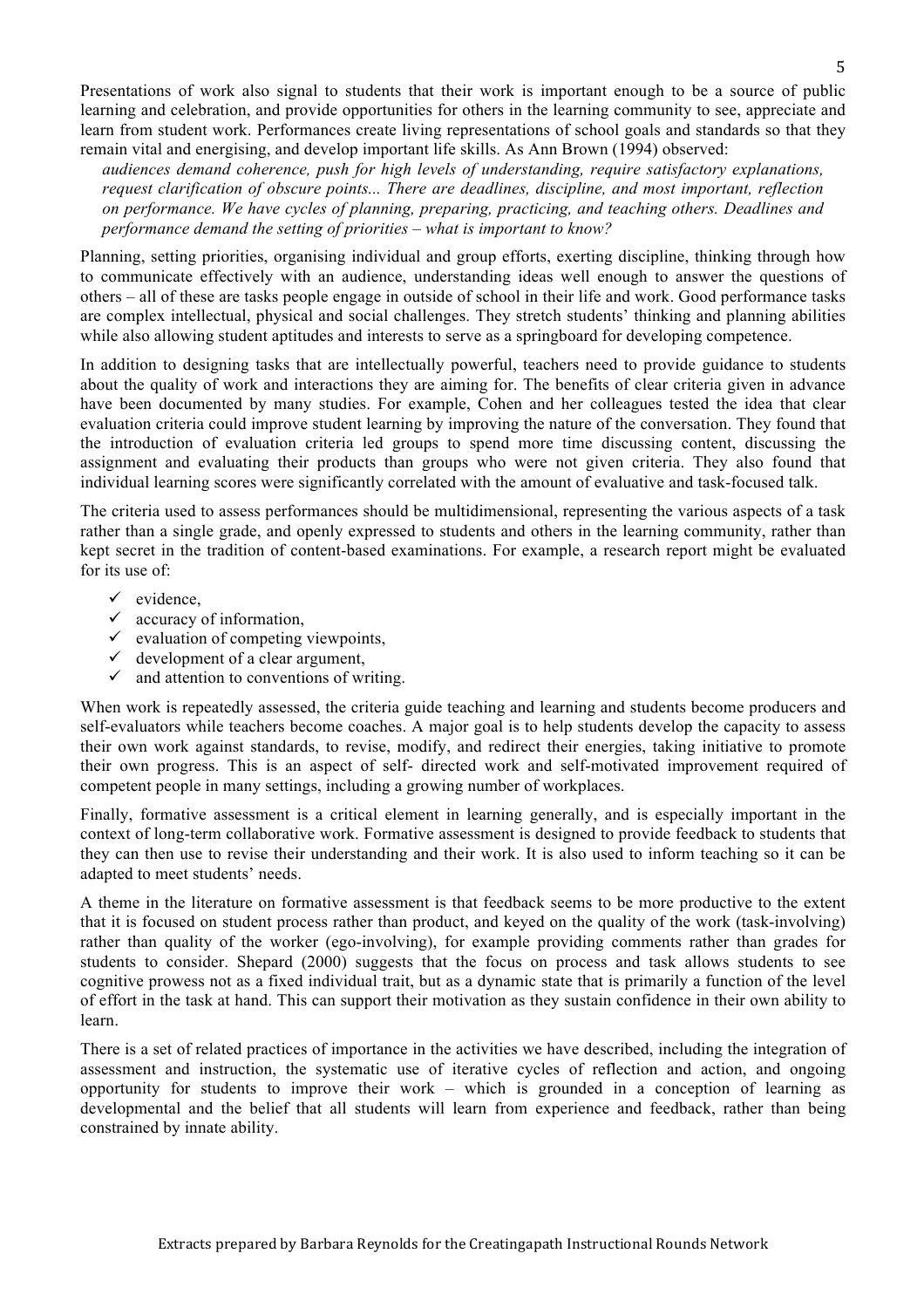#### **Supporting collaboration within inquiry approaches**

Much of the work involving inquiry-based learning involves students working in pairs or groups to solve a problem, complete a project, or design and build an artefact. Co-operative small-group learning, which Cohen (1994b) defines as "students working together in a group small enough that everyone can participate on a collective task that has been clearly assigned," has been the subject of hundreds of studies and several metaanalyses. Overall, these analyses come to the same conclusion: there are significant learning benefits for students who work together on learning activities.

Co-operative group work benefits students in social and behavioural areas as well, including improvement in student self-concept, social interaction, time on task and positive feelings toward peers. Ginsburg-Block and colleagues (2006) focused on the relationship between academic and non-academic measures. They found that both social and self-concept measures were related to academic outcomes. Larger effects were found for classroom interventions that used same-gender grouping, interdependent group rewards, structured student roles, and individualised evaluation procedures. They also found that low-income students benefited more than those from high-income backgrounds and that urban students benefited more than those from suburban areas. Racial and ethnic minority students benefited even more from co-operative group work than non-minority students, a finding repeated over several decades.

Nevertheless, effective co-operative learning can also be complex to implement. The classroom teacher plays a critical role in establishing and modelling practices of productive learning conversations. Aspects of the larger classroom learning environment shape small group interactions. Observing a group's interactions can provide a substantial amount of information about the degree to which the work is productive, as well as an opportunity for formative feedback and the provision of support for aligning understandings and goals among group members. Beyond any specific tool or technique, a particularly important role for the teacher is to establish, model and encourage norms of interaction that reflect good inquiry practices.

A great deal of work has been done to specify the kinds of tasks, accountability structures and roles that help students to collaborate well. In Johnson and Johnson's summary (1999) of 40 years of research on co-operative learning, they identify five "basic elements" of co-operation that have emerged as important across different models and approaches:

- $\checkmark$  positive interdependence,
- $\checkmark$  individual accountability,
- $\checkmark$  structures that promote face-to-face interaction,
- $\checkmark$  social skills and
- $\checkmark$  group processing.

A range of activity structures has been developed to support group work, from co-operative-learning approaches where students are simply asked to help each other complete individually-assigned traditional problem sets to approaches where students are expected to define projects collectively and generate a single product that reflects the continued work of the entire group. Many approaches fall between these two extremes. some approaches assign children in the group to management roles, conversational roles, or intellectual roles.

When designing co-operative group work, teachers should pay careful attention to various aspects of the work process and to the interaction among students. For example, Slavin (1991) argues: "it is not enough to simply tell students to work together. They must have a reason to take one another's achievement seriously." He developed a model that focuses on external motivators that reside outside the group, such as rewards and individual accountability established by the teacher. His meta-analysis found that group tasks with structures promoting individual accountability produce stronger learning outcomes.

Cohen's review of research (1994) on productive small groups focuses on internal group interaction around the task. She and her colleagues developed "complex instruction", one of the best-researched approaches to cooperative small-group learning. Complex instruction uses carefully designed activities that require diverse talents and interdependence among group members. Teachers are encouraged to pay attention to unequal participation among group members, which often results from status differences among peers, and are given strategies that allow them to bolster the status of infrequent contributors.

In addition, roles are assigned to support equal participation, such as recorder, reporter, materials manager, resource manager, communication facilitator and harmoniser. A major component of the approach is development of "group-worthy tasks" that are both sufficiently open-ended and multi-faceted that they require and benefit from the participation of every member of the group. Tasks that require a variety of skills – such as research, analysis, visual representation and writing – are well suited to this approach.

Extracts prepared by Barbara Reynolds for the Creatingapath Instructional Rounds Network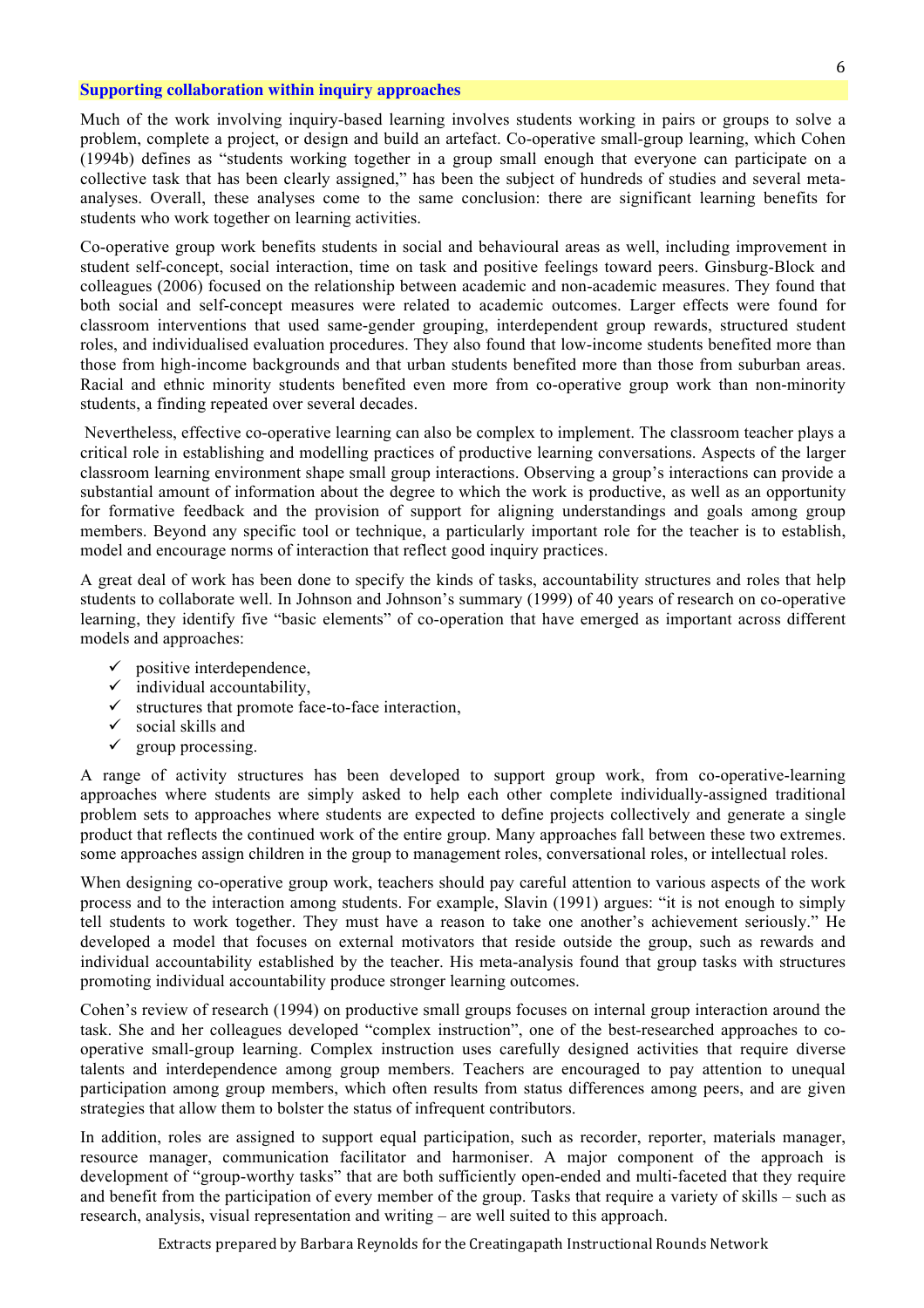There is strong evidence supporting the success of complex instruction strategies in promoting student academic achievement. In recent studies, evidence of this success has been extended to the learning gains of new English language learners.

## **Challenges of inquiry approaches to learning**

Many challenges have been identified with the management of the approaches just reviewed, as the pedagogies required to implement them are much more complex than the direct transmission of knowledge to students. In fact, inquiry approaches to learning have frequently been found to be highly dependent on the knowledge and skills of teachers involved. When these approaches are poorly understood, teachers often think of inquiry or other student-centred approaches as "unstructured," rather than appreciating that they require extensive scaffolding and constant assessment and redirection as they unfold.

Research on these approaches signals a number of specific challenges that emerge when students lack prior experiences or modelling regarding particular aspects of the learning process.

- § Regarding disciplinary understanding, students can have difficulty generating meaningful questions or evaluating their questions to understand if they are warranted by the content of the investigation, and they may lack background knowedge needed to make sense of the inquiry.
- § Regarding general academic skills, students may have difficulty developing logical arguments and evidence to support their claims.
- § Regarding management of tasks, students often have difficulty figuring out how to work together, managing their time and the complexity of the work, and sustaining motivation in the face of difficulties or confusion.

Teachers may also encounter challenges as they try to juggle the time needed for extended inquiry. They need to:

- $\checkmark$  learn new approaches to classroom management,
- $\checkmark$  design and support inquiries that illuminate key subject matter concepts,
- $\checkmark$  balance students' needs for direct information with their opportunities to inquire,
- $\checkmark$  scaffold the learning of many individual students (providing enough, but not too much, modelling and feedback for each one),
- $\checkmark$  facilitate the learning of multiple groups, and develop and
- $\checkmark$  use assessments to guide the learning process.

Without supports to learn these complex skills, teachers may be unable to use inquiry approaches to best advantage, engaging students in "doing" but not necessarily in disciplined learning that has a high degree of transfer.

#### **How can teachers support productive inquiry?**

Successful inquiry-based approaches require planning and well thought out approaches to collaboration, classroom interaction and assessment. Classroom research has shown that simply providing students with rich resources and an interesting problem (*e.g.* design a household robot with arthropod features) are not enough. Students need help understanding the problem, applying science knowledge, evaluating their designs, explaining failures and engaging in revision. Students often neglect to use informational resources unless explicitly prompted.

Several research groups have offered design principles that can help guide curriculum efforts. Below we summarise the primary design principles from these groups.

## *Projects must be well designed with well-defined learning goals guiding the nature of activities.*

Subject matter can be problematised by encouraging students to define problems and treat claims and explanatory accounts, even those offered by "experts," as needing evidence. The teacher should encourage students to question all sources. Rather than ignoring differences across sources, the teacher can draw attention to them and encourage them to look for converging sources.

#### *Resources can scaffold both teachers and student learning*

Resources such as models, tools, books, films or fieldtrips can support inquiry and discussion. Access to experts and a variety of informational resources are key in allowing students to find a broad range of topics,